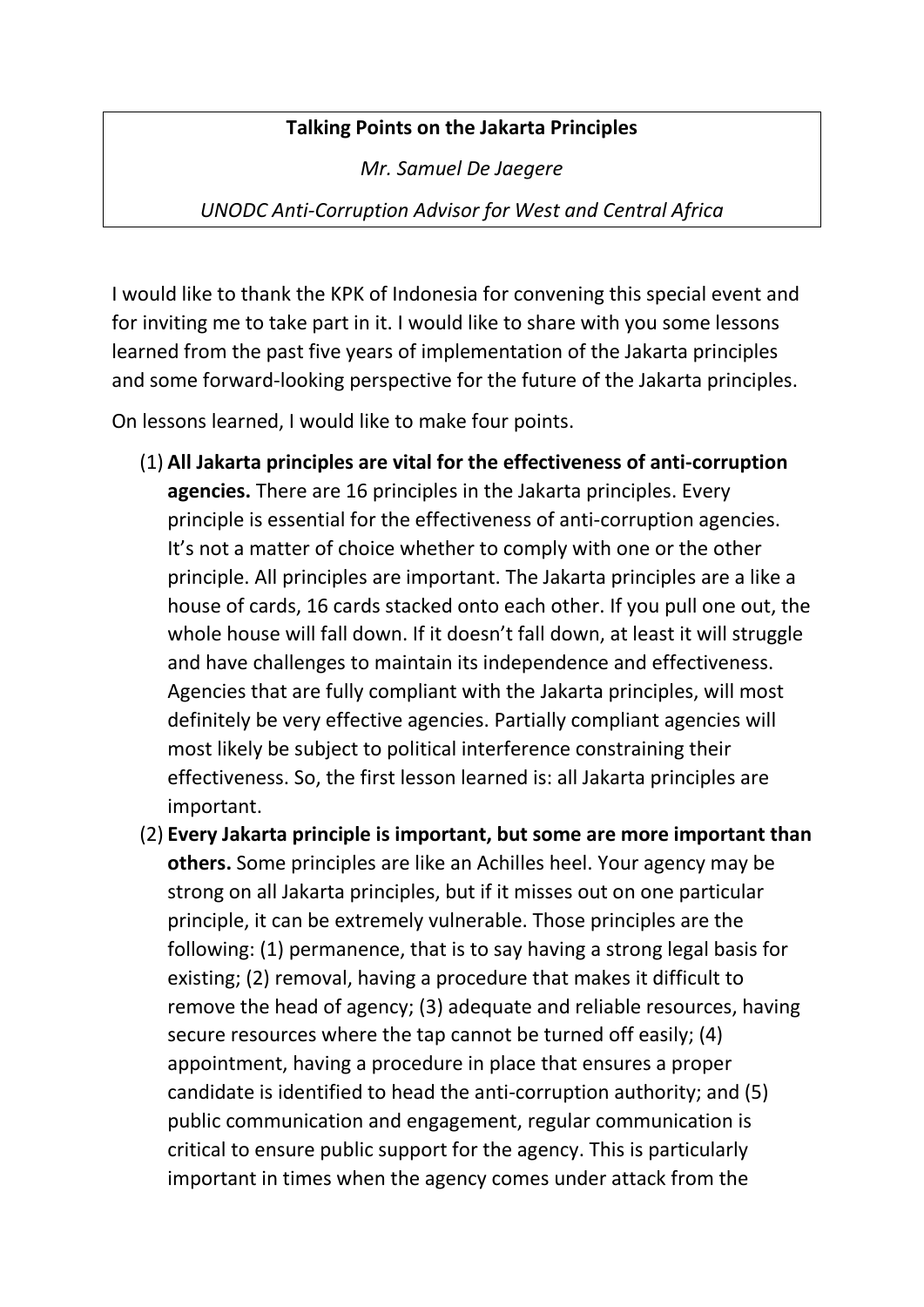executive, legislative or judicial branches of power. So, the second lesson learned is: there are at least five cardinal principles. If disrespected, the agency is vulnerable to a sudden attack that can bring its activities to a halt.

- (3) **The Jakarta principles have been useful.** They have been useful for three reasons: (1) The Jakarta principles have somewhat clarified the meaning of the wording "necessary independence" used in the Articles 6 and 36 of the UN Convention against Corruption. (2) They have been useful to shape new legislation in multiple countries around the world. (3) They have been used at times to defend agencies against political interference. For example, in one instance, where people holding a political party card where nominated as commissioners of an agency, the head of the agency invoked the Jakarta principles to demand those people give up their political party card, which they did, in order to serve in the agency. One of the purposes for creating the Jakarta principles has been to provide a weapon to anti-corruption fighters against political interference. Anti-corruption agencies are often attacked and are often in a defensive position. However, the Jakarta principles give the opportunity to go onto the offensive and to demand for more independence to ensure greater effectiveness of the anti-corruption agency. The best defense is a good offense. The Jakarta principles provide the means to be on the offensive, rather than to be on the defensive. So the third lesson learned is, the Jakarta principles have been useful.
- (4) **The Jakarta principles are not perfect.** The Jakarta principles are a product of negotiation reflecting common standards for agencies from around the world. Inevitably, that sometimes leads to some vagueness and sometimes the lowest common denominator. It might be helpful to clarify further some of the principles, to clarify how they can be put into practice or how they have been put into practice already in different countries. A Commentary on the principles would be useful. The Jakarta principles are also a product of their time, and new lessons have been learned in the meantime. For example, the Jakarta principles say nothing about the duration of a mandate for a head of agency. One could argue that this is implicitly included in the "security of tenure", but one could also argue a  $17<sup>th</sup>$  principles is required to provide a reasonably lengthy mandate to heads of anti-corruption agencies. In some countries, the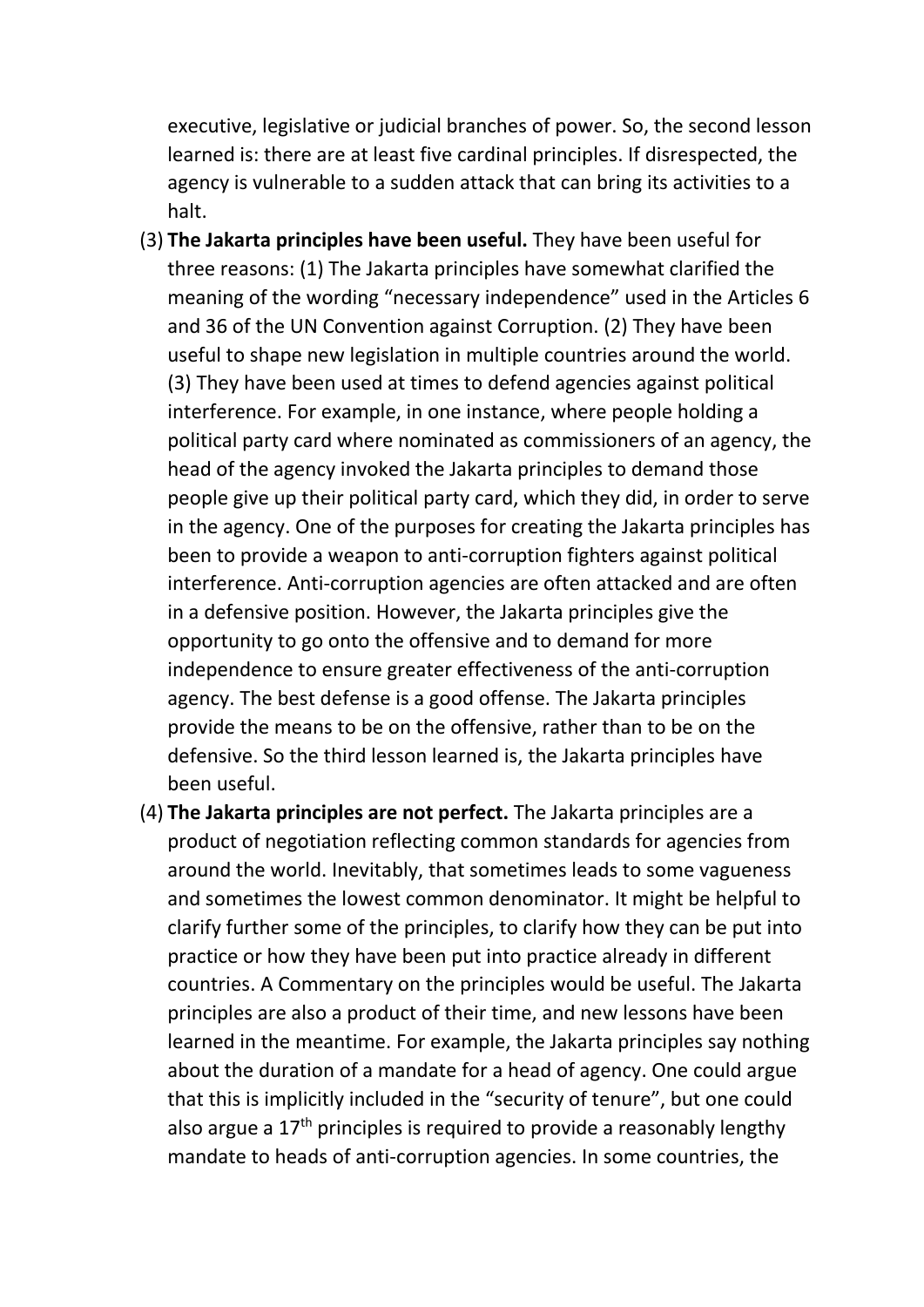mandate is only two or three years long. It is very difficult to achieve meaningful progress in such a short time span. However, whilst the Jakarta principles may not be perfect, I would argue they are nearly perfect and they are definitely good. As the saying goes, "perfect is the enemy of good". So, the fourth lesson learned is: the Jakarta principles may not be perfect, but they are good.

So, looking now at the future of the Jakarta principles, I would like to make four observations:

- (1) **"Don't ask what the Jakarta principles can do for you, ask what you can do for the Jakarta principles"**, to paraphrase former President John Fitzgerald Kennedy. It's everyone's responsibility to be involved and to promote the Jakarta principles, in your respective home countries, in international settings, whether regional, sub-regional or global meetings. The Jakarta principles need to be widely disseminated, they need to be lived and they need to be invoked at all times to defend and promote the independence of anti-corruption agencies, in line with Articles 6 and 36 of the UN Convention against Corruption.
- (2) **The Anti-Corruption Agencies have a primary responsibility in promoting the Jakarta Principles.** If anyone could establish an enforcement mechanism for the Jakarta principles, it's the anticorruption agencies themselves. In the same way that the national human rights institutions have established an accreditation system for their institutions based on the "Paris principles", the anti-corruption agencies could establish an accreditation system based on the "Jakarta principles". The system would not be intended to name and shame any institution, but it could help to motivate governments to establish Jakarta principles compliant institutions. There might be other ways of creating peer pressure, for example, by bringing together anticorruption authorities that are Jakarta principles compliant and form an international association of those that are 100% or at least 90% compliant. But it is up to the Anti-corruption authorities to be creative and find ways of enforcing the Jakarta principles.
- (3) **Other actors can play a role in monitoring compliance with the Jakarta principles.** For example, we have heard of transparency international's efforts through its report on strengthening anti-corruption agencies in Asia Pacific, which made use of the Jakarta principles in assessing six agencies in the region. That is a good example. Experts taking part in the